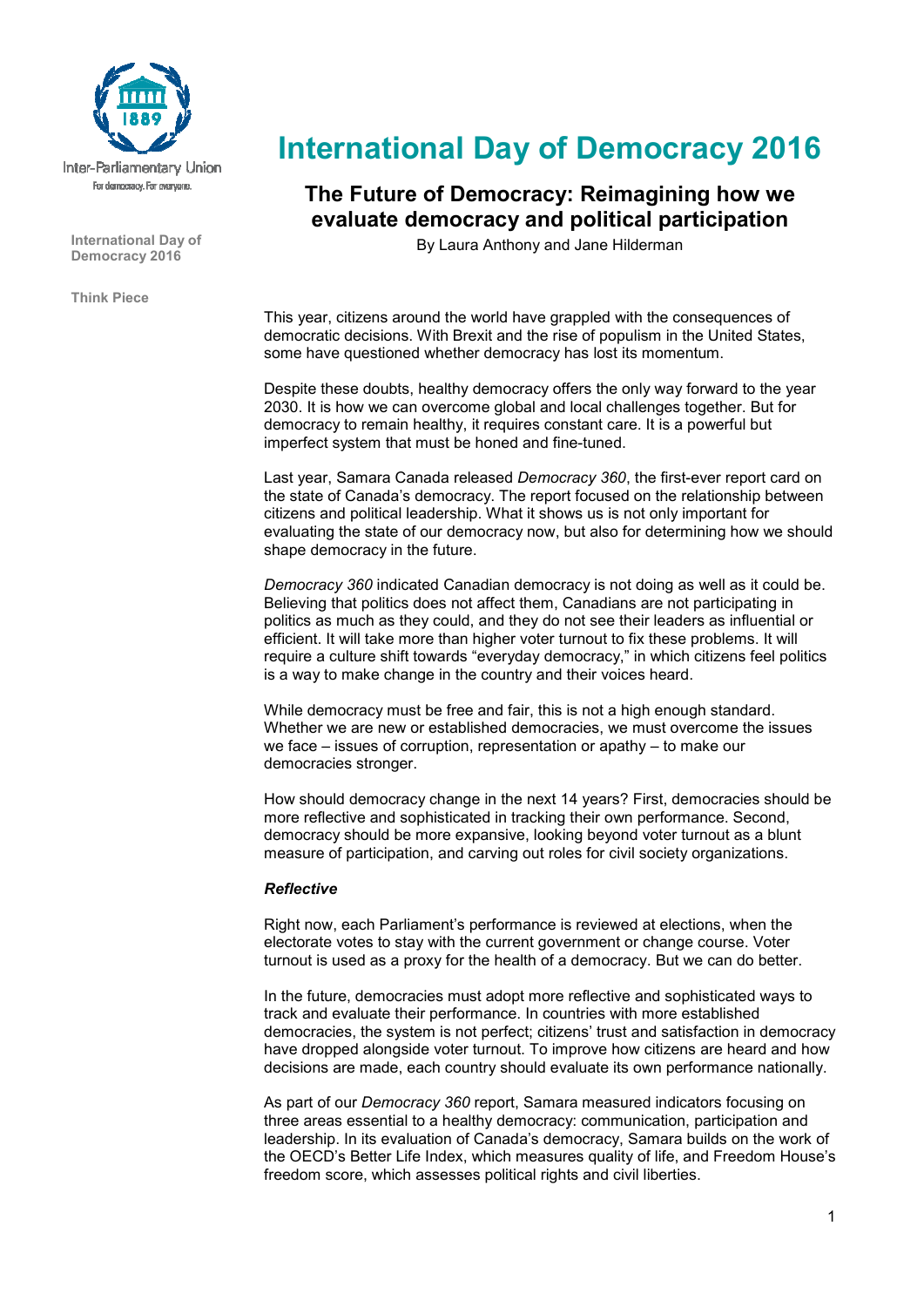While the OECD and Freedom House compare democracies to one another, *Democracy 360* deepens our understanding of Canada's democracy. It tracks Canadian democracy across a wide range of areas. Those include diversity in the House of Commons, the many ways Canadians can participate in politics and how Members of Parliament and parties function. While not exhaustive, the indicators taken together paint a rich picture of the way that Canadians talk, act and lead in politics, adding multiple dimensions to voter turnout.

With this more complete understanding of Canadian democracy, Parliament and political institutions can become more adept at intentionally improving our democracy. Such robust evaluation would similarly allow other countries to see how citizens connect with politics. It would thus determine what is needed to reduce the distance between citizens, and political institutions and actors.

That can lead to concrete actions to modernize and improve democracy between now and 2030. For example, if many citizens sign petitions online, a democracy might adopt e-petitions as one part of modernizing Parliament, as was recently done in Canada. In this way, governments can become more responsive to citizen needs, strengthening democracy.

*Democracy 360* will be a continual, reliable measurement that will accrue value over time. Over the next 14 years, we will be able to assess if Canadian democracy has improved, remained static, or declined since 2015. This will help parliamentarians and policymakers target areas of weakness, and celebrate markers of success.

Today's young people will have had *Democracy 360* for their whole lives. They will consider it commonplace to measure democracy beyond voter turnout, and will have a tangible resource to examine how their democracy has evolved throughout their lives. But the benefits are not only for young citizens. By illuminating tensions and patterns, *Democracy 360* will allow all citizens to more easily evaluate their democracy. Each democracy and its citizens can benefit from having similar domestic performance evaluations.

#### *Expansive*

Currently, voter turnout is widely viewed as a measure of political participation. This is a blunt measure, inadequate for capturing the complexity and range of political participation at the ballot box and beyond. In the future, we must expand our definition of political participation to go beyond voting once every four years as the cornerstone of democratic participation. Measures of political participation should include reaching out to elected representatives, signing petitions, discussing politics with friends and family, and other activities that encompass the many ways in which citizens demonstrate civic engagement.

The ushering in of a new political generation requires us to change our definition of political participation. Research suggests that while youth are engaged in their communities, discuss politics, and contribute to political activism, they are removed from electoral politics. Young Canadians are unlikely to vote, join a political party, or contact an elected official. Expanding our definition will validate the ways they do choose to participate. Over time, this will encourage young Canadians to see the political system as worthwhile, in turn making them more likely to engage with that system.

Democracy also needs to be more expansive by valuing the role played by civil society actors. The constant evaluation required by a mature democracy is best carried out by civil society actors outside the formal political system. That is the case with the Hansard Society in the United Kingdom, and Sunshine Foundation and Pew Research Center in the United States.